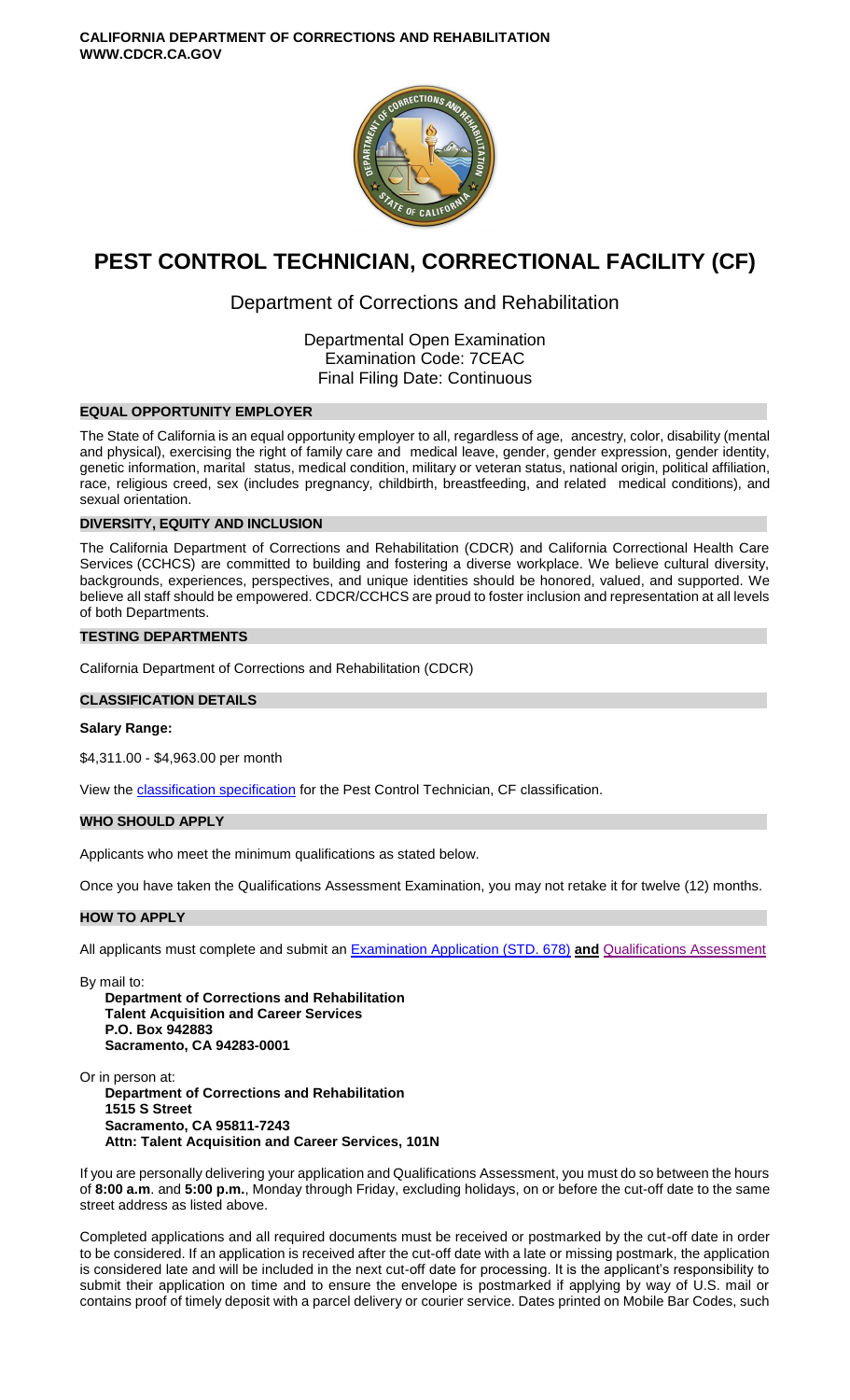#### **PEST CONTROL TECHNCIAN, CORRECTIONAL FACILITY BULLETIN RELEASE DATE:** 1/13/2017

as the Quick Response (QR) Codes available at the United States Postal Service (USPS), are not considered Postmark dates for the purpose of determining timely filing of an application.

Qualifications Assessments for Pest Control Technician, CF are available from the CDCR website at: [Pest Control](https://www.cdcr.ca.gov/careers/wp-content/uploads/sites/164/2021/04/PestContTechCFQA-O-C.pdf)  [Technician, CF](https://www.cdcr.ca.gov/careers/wp-content/uploads/sites/164/2021/04/PestContTechCFQA-O-C.pdf) or in person at the street address listed above.

**NOTE:** Only applications with an original signature will be accepted.

#### **SPECIAL TESTING ARRANGEMENTS**

If you require special testing arrangements due to a verified disability or medical condition, mark the appropriate box on your Examination Application (STD. 678) and you will be contacted to make specific arrangements. You may also contact Talent Acquisition and Career Services at (916) 322-2545.

#### **APPLICATION DEADLINES/REQUIREMENTS**

Candidates must complete and return the Pest Control Technician, CF Qualifications Assessment along with his/her Examination Application (STD. 678). Candidates who meet the minimum qualifications will have their Qualifications Assessment rated.

All applicants must meet the minimum qualifications for this examination by the cut-off date.

#### **TEST DATE**

Applications will be accepted on a continuous basis.

#### **Cut-off dates for processing will be:**

September 3, 2021 December 3, 2021 March 4, 2022 June 3, 2022

**Note:** *Check back periodically as cut-off dates may be added in the future. Additionally, cut-off dates are subject to change or be cancelled at any time. Such changes or cancellations will be in accordance with civil service laws and rules.*

Results notices will be mailed in 6 – 7 weeks following each cut-off date. Please contact Talent Acquisition and Career Services at (916) 322-2545 if you have not received your notice after 7 weeks.

#### **MINIMUM QUALIFICATIONS**

Possession of a Field Representative, Branch 2, License (General Pest) issued by the Structural Pest Control Board of the California Department of Consumer Affairs. (Candidates who have applied for, and are in the process of securing a license will be admitted to the examination, but must possess the license before appointment.)

#### **Applicants must show their License number, title, and expiration date on their Examination Application (STD. 678).**

#### **SPECIAL PHYSICAL CHARACTERISTICS**

Persons appointed to positions in this class must be reasonably expected to have and maintain sufficient strength, agility, and endurance to perform during stressful (physical, mental and emotional) situations encountered on the job without compromising their health and well-being or that of their fellow employees or inmates.

Assignments may include sole responsibility for the supervision of inmates, and youthful offenders and/or the protection of personal and real property.

#### **ADDITIONAL DESIRABLE QUALIFICATIONS**

Education equivalent to completion of the twelfth grade.

#### **POSITION DESCRIPTION AND LOCATION(S)**

A Pest Control Technician, CF under supervision, in a State correctional facility performs duties related to the control of vertebrate and invertebrate pests; trains other personnel in preventive methods of pest control; maintains order and supervises the conduct of inmates and youthful, wards or residents; to protect and maintain the safety of persons and property; may instruct, lead or supervise inmates, wards or resident workers; and to do other related work.

Positions exist statewide with CDCR.

#### **EXAMINATION PLAN**

**EXAMINATION INTERVIEWS WILL NOT BE HELD.** This examination will consist of a Qualifications Assessment weighted 100%. To obtain a position on the eligible list, applicants must achieve a minimum rating of 70.00% on the Qualifications Assessment.

The Qualifications Assessment is designed to elicit a range of specific information regarding each candidate's knowledge, skill, abilities, and potential to effectively perform the duties relative to the classification. Candidates who meet the "Minimum Qualifications" will have their Qualifications Assessment rated and successful candidates will be placed on an eligible list. **SUBMISSION OF THE QUALIFICATIONS ASSESSMENT IS MANDATORY.**  Candidates who do not submit a completed Qualifications Assessment will be eliminated from this examination.

#### **Qualifications Assessment -- Weighted 100.00%**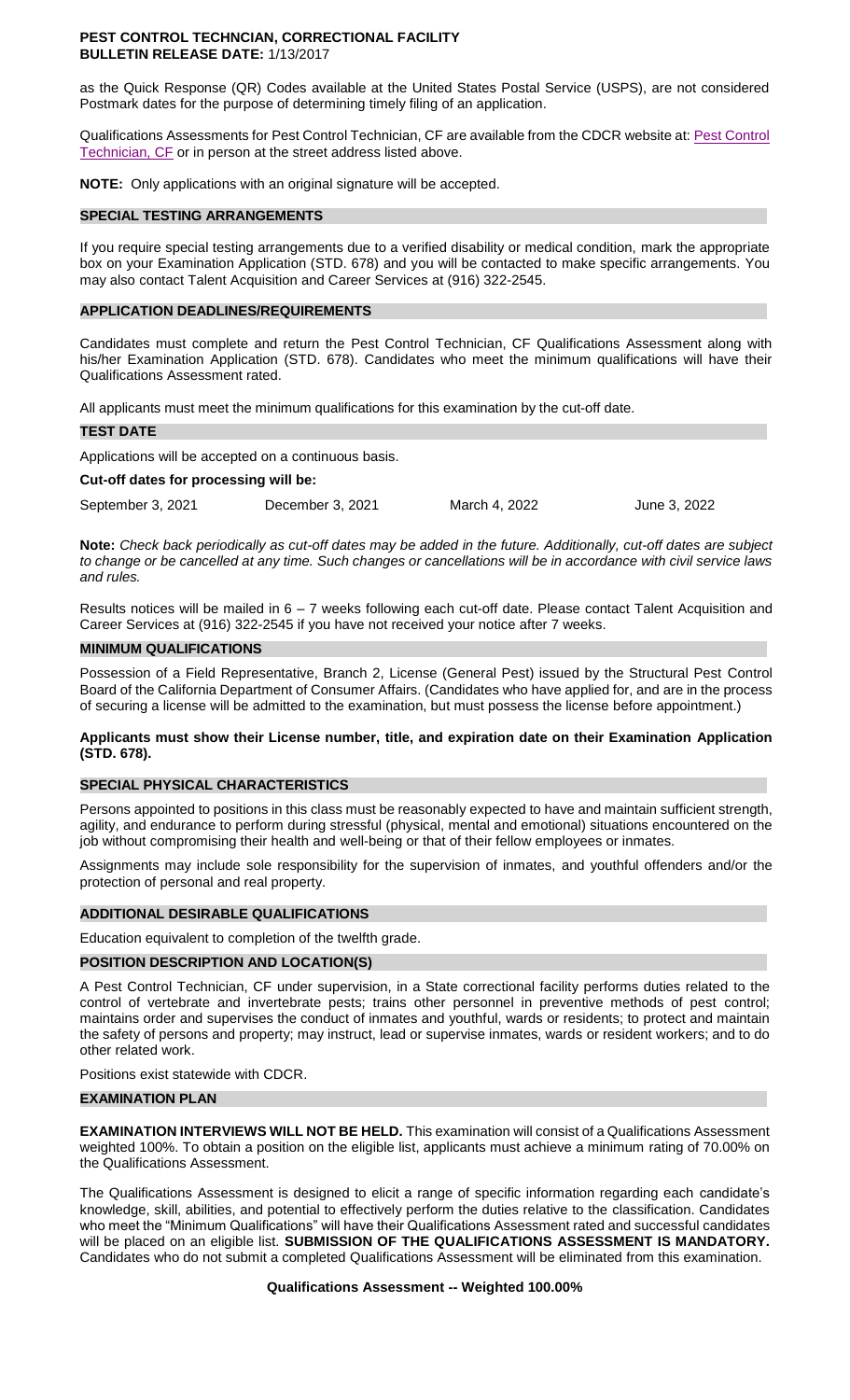#### **PEST CONTROL TECHNCIAN, CORRECTIONAL FACILITY BULLETIN RELEASE DATE:** 1/13/2017

**Scope:** Emphasis in the examination will be on measuring competitively, relative to job demands, each candidate's:

#### **Knowledge of:**

- 1. Structural Pest Control Act and Structural Pest Control Board Regulations.
- Laws and regulations governing use of pesticides. 2. Laws and<br>3. Rodents.
- 
- 4. Noxious pests, such as, spiders, ants, and cockroaches.
- 5. Pests attacking humans, such as bedbugs, fleas, lice, mites, ticks, flies and mosquitoes.
- 6. Fabric pests, such as silverfish, firebrats, carpet beetles, and clothes moths.
- 7. Cereal and miscellaneous pests.
- 8. General pests.

#### **Ability to:**

- 1. Identify and take steps required to control vertebrate and invertebrate pests.
- 2. Prepare written reports and records.
- 3. Train other personnel in preventive pest control methods.
- 4. Instruct and lead unskilled workers.
- 5. Communicate effectively.

The Job Analysis identifies job duties and job requirements for the classification and may be referenced in preparing for the examination. The Job Analysis for the Pest Control Technician, CF is available on the CDCR website at: [CDCR Job Analysis.](http://www.cdcr.ca.gov/Career_Opportunities/HR/OPS/Exams/Analysis/index.html)

# **ELIGIBLE LIST INFORMATION**

The resulting eligible list will be established to fill vacancies for CDCR.

Names of successful candidates are merged onto the list(s) in order of final scores, regardless of date. Eligibility expires 12 months after establishment unless the needs of the service and conditions of the list(s) warrant a change in this period.

#### **VETERANS' PREFERENCE/CAREER CREDITS**

Veterans' Preference will be granted in this examination. Veterans who have achieved permanent civil service status are not eligible to receive Veterans' Preference. Career credits will not be granted in this examination.

#### **DRUG-FREE STATEMENT**

It is an objective of the State of California to achieve a drug-free State work place. Any applicant for State employment will be expected to behave in accordance with this objective, because the use of illegal drugs is inconsistent with the law of the State, the rules governing civil service, and the special trust placed in public servants.

#### **GENERAL INFORMATION**

**Applications are available** at CDCR, California Department of Human Resources (CalHR), local offices of the Employment Development Department, and through your [CalCareer Account.](https://www.jobs.ca.gov/)

**Veterans' Preference:** California law allows the granting of Veterans' Preference in any **Open** examination. In accordance with Government Code Sections 18973.1 and 18973.5, Veterans' Preference will be awarded as follows: 1) any veteran, widow or widower of a veteran, or spouse of a 100% disabled veteran, who achieves a passing score in an open examination, shall be ranked in the top rank of the resulting eligibility list. Any veteran who has been dishonorably discharged or released is not eligible for Veterans' Preference; 2) Veterans' Preference is not granted once a person achieves permanent civil service status.

Directions to apply for Veterans' Preference are available at the CalHR's website by clicking on the following link: [CalCareer Veterans.](https://jobs.ca.gov/CalHRPublic/Landing/Veterans.aspx) Additional information can also be found at the California Department of Veterans Affairs at [CalVet Veterans.](http://www.calvet.ca.gov/veteran-services-benefits/employment)

**The Department of Corrections and Rehabilitation** reserves the right to revise the examination plan to better meet the needs of the service, if the circumstances under which this examination was planned change. Such revision will be in accordance with civil service laws and rules and all applicants will be notified.

**Examination Locations:** If this examination requires a written test and/or oral interview, they will be scheduled throughout the State at the correctional institutions, youth facilities, and/or parole regions. However, locations of the written test and/or oral interview may be limited or extended as conditions change.

**If you meet the requirements** stated on this examination bulletin, you may take this examination, which is competitive. Possession of the entrance requirements does not assure a place on the eligible list. Your performance in the examination described in this bulletin will be rated against a predetermined job-related rating, and all applicants who pass will be ranked according to their score.

**General Qualifications:** Applicants must possess essential personal qualifications including integrity, initiative, dependability, good judgement, the ability to work cooperatively with others, and a state of health consistent with the ability to perform the assigned duties of the class. A medical examination and fingerprinting may be required. In open examinations, investigation may be made of employment records and personal history.

**Eligible Lists:** Eligible lists established by competitive examination, regardless of date, must be used in the following order: 1) sub-divisional promotional, 2) departmental promotional, 3) multi-departmental promotional, 4) servicewide promotional, 5) departmental open, 6) open. When there are two lists of the same kind, the older must be used first. Eligible lists will expire in one to four years unless otherwise stated on the bulletin.